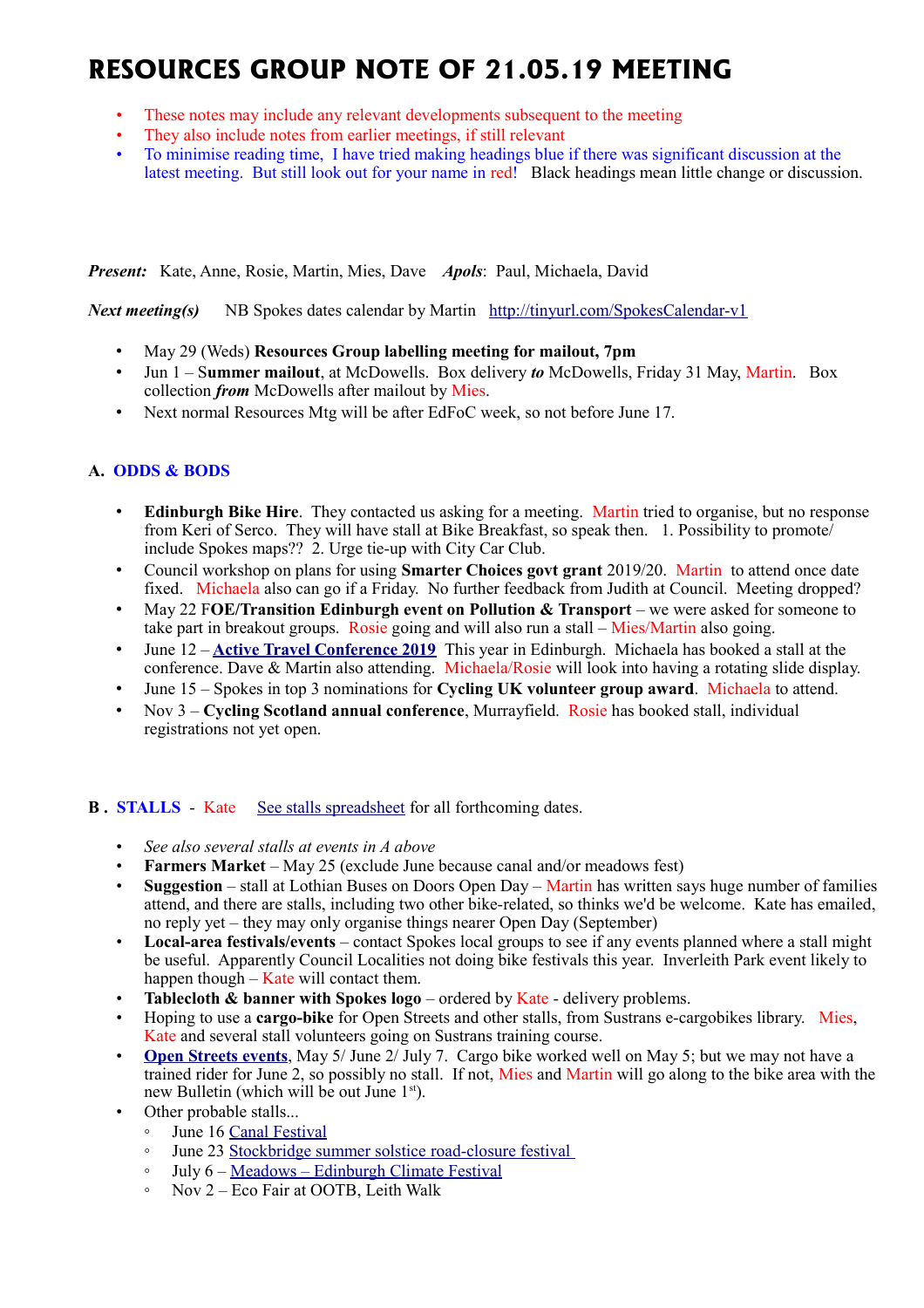# **C. OFFICE MATTERS** – Anne

- **Keys** Dave to ask Sandy if could hand over his for Martin, as we think not currently used.
- **Factsheets**
	- **Workplace Cycling** Low on stocks. David to update its date and any other changes needed, then Dave to arrange printing.
	- **Tenements** new version should now be at McDowells from printer. Mies (?) will collect some for Farmers Mkt and other stalls. The remainder will come to the office after the mailout.
	- **Family cycling** revise over the summer if poss. Combine the 2 family factsheets? **Everyone** can you look at these and get ideas for combining them? Is an 8-page A5 leaflet sufficient to cover what we need? Our 2 existing f'sheets are at *[www.spokes.org.uk/documents/advice/commuting-with-kids](http://www.spokes.org.uk/documents/advice/commuting-with-kids/)*
	- **School bike bus** following the success of Blackford/JGPS bike bus, their organiser Ewen is to prepare online materials on how to do it. We may develop a leaflet/flyer summarising and referencing his materials, to have available at stalls. Michaela is our contact with Ewen.
- **40th anniversary group photo** Dave has made numbered chart and corresponding numbered photo, to be mounted in a second frame next to Bryce main photo. Anne to organise framing. Framer recommended by Leo (Dave's son) for reasonable price and good quality is [www.edinburgharts.com](http://www.edinburgharts.com/) but Anne may have other knowledge. Decided to get new simple visually compatible frames rather than reuse Bryce ones.
- **Office/ stalls computer.** Anne investigating getting an office portable PC, which could also be used at stalls for slide displays etc. To liaise with Rosie to ensure suitable for stalls – needs to be robust and reliable. Possible advice from Shane.

# **D. SPOKES PUBLIC MEETINGS** [twitter hashtag #SpokesMtg] Organiser Martin.

- **June 14 (Fri)** [during EdFoC] **City Centre Transformation**
	- Speakers **Daisy**, Cllr Chas Booth, Chris paton (spokes planning group)
	- Stall, membership stall, refreshments What was decided???
	- Martin investigating live streaming now that Andy not wishing to continue.

#### • **Autumn meeting**

- **New developments in cycling as city transport** (title?) Martin to fix date etc.
- Richard Armitage (Spokes member & head of EU Cycle Logistics Federation) has agreed to speak; Dave has put him in touch with Martin, to agree date  $\&$  other arrangements. [Later thought – we should also fix up a meeting for him with relevant council officers]
- $\circ$  Other possible speakers at the meeting (1) Bike Share to say how it is going and get feedback. (2) speaker from Council on cargo-bike investigations/plans. (3) CycleHoop, Edinburgh bike storage contractor. ?? Also a councillor on the panel (Scott Arthur?) even if not as a speaker.
- **Future ideas**
	- **Local action** invite local spokes groups and individuals [e.g as in [Spokes 133,](http://www.spokes.org.uk/wp-content/uploads/2019/02/pall-at-95.pdf) page 7].
	- **Cycling & Health** (NB we had this topic in June 2016). New developments 1. Adrian Davis, new professor of transport & health at Napier (first in the world?) 2. Faculty of Public Health launches Scottish initiative on transport, with Transform Scotland.
- **Public Meeting organiser** Martin would like an understudy. Dave to put in another member circular.

# **E. OTHER SPOKES EVENTS**

- **EdFoC, June 6-16** … 3 Spokes events as below
	- $\degree$  Agreed to sponsor EdFoC as in last few years £500, in exchange for recognition in the programme and 900 copies of the programme for May mailout - were circulated in early May mini-mailout.
	- **Insurance** Events should also be registered for National Bike Week, which then provides free public liability insurance. Here -->www.cyclinguk.org/bikeweek/organise-event. Michaela/Kate/Martin to register their events.
	- $\circ$  1 public meeting, June 14 Martin
	- $\degree$  2 Bike Breakfast, June 11 Kate. Police & Lesley Macinnes confirmed. Andy Wightman awaited.
	- 3 Family Cycle Ride Michaela & Martin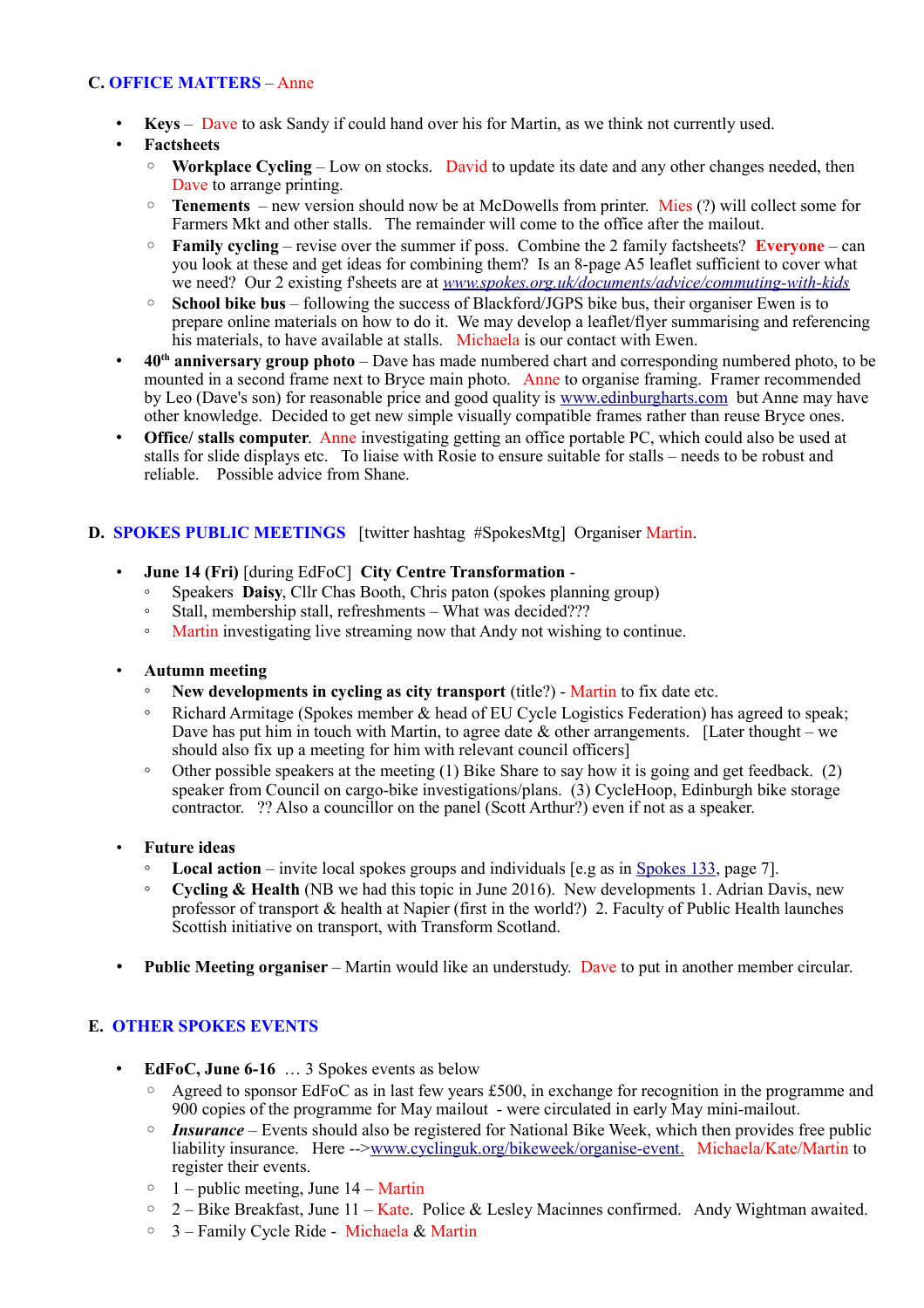# **F. CARGO-BIKE PROJECT -** [Spreadsheet](https://drive.google.com/drive/folders/1BuWIrWRXwrDyFuw-nDA8n9ms37oAeKwH)

- Rosie has set up the above spreadsheet and will do basic follow-up/reminders to bodies receiving grants or applying, and ensure grantees follow the rules, e.g. photo(s), logo on bike and brief report.
- Bikes for Refugees have got their cargobike, but logo not yet on it photo for autumn Bulletin?
- Conditions for our grants - [www.spokes.org.uk/documents/papers-documents/cargo-bikes.](http://www.spokes.org.uk/documents/papers-documents/cargo-bikes)
- Andrew Thin trust £5000 donation to expand cargo bike project. Dave had discussed with Paul following last meeting. Agreed to up our community groups max grant to £1500 (£1000 Thin, £500 Spokes). No offer for individuals, too tricky but will have a competition prize – see comp para below.
- **Spokes Stickers** David Gardiner used vehicle-standard stickers on Hearty Squirrel cargo-bike. Supplier - Forrest Hepburn & McDonald, Nicolson Sq. [David says *very sticky* so apply very carefully]. . Contact details also on spokes website, [cargo-bike advice page.](http://www.spokes.org.uk/documents/advice/cargo-bikes/)

# **G. SPOKES MAPS**

- **Map Group** Katharine Taylor coordinating maps group. Next stages Midlothian then Edinburgh & possibly Glasgow.
- **Maps status**
	- **Edinburgh** (2016) Future big problems about what base map to use. Also, former spokes member Nick McWilliam, OpenStreets specialist, keen to discuss if that can be used as base.
	- **Midlothian** (2015) Our oldest map, and only map on traditional paper. Enough copies left for 2019. Katharine now starting processes of software decisions (Andy Follis, David Gardiner) and surveying (Anne and Midlothian member Robert Simpson to coordinate).
	- **W Lothian** (2018) stocks ok
	- **E Lothian** ( 210 ) stocks ok
	- **Glasgow 3rd edition** (2016) developed by Spokes & Go-Bike, 12500 copies paid for by council, free (on ordinary paper) from Glasgow Council, now exhausted. Ian says map side is held by XYZ who could easily update it, and David the front. Ian M says best GoBike volunteer would be Andy Preece. Mies spoke to Glasgow Transport convenor, Cllr Anna Richardson, who would like new edition and might fund it. Mies to email Katharine re her discussion with Cllr Richardson.
- **Attacat** computing company volunteers offer to set up 'professional' map-sales site; free for first year then software license £30 per month. Would sell to shops/bulk as well as individuals. [NB: online map sales already available via EBC & Sustrans – links on Spokes maps page]. Rosie has sent holding reply.
- **Shops sales initiative** Paul had suggested we write to all bike shops not stocking it, with free sample map and order form. Also Dave had asked our mailout delivery volunteers to ask at shops when dropping in the envelopes  $-2$  or 3 shops stocked as a result of this.
- **Surplus old maps** Surplus in **map store** now largely distributed. Surplus in **office** Dave to contact schools via council contacts (each council) and/or tweeting.
- **Maps history**. Now have archive copies at least one of all Edinburgh and Lothians maps. Martin scanned all covers. Ian and Tim producing documents on map history which Dave has now put [on website.](http://www.spokes.org.uk/spokes-maps/#Old)

#### **H. COMPETITIONS** [previous comps at [spokes.org.uk/documents/odds-and-ends-may-be-exciting/competitions\]](http://www.spokes.org.uk/documents/odds-and-ends-may-be-exciting/competitions/)

- **2017 'Low Cost Improvement'** Cllr Chas Booth motion instructs Edinburgh Council Locality officers to consider list – report was at Feb 2019 Transport Cttee.
	- **2019 'Cycling Inspiration'** *How I was inspired to start using a bike or how did I inspire someone else.* 
		- Dave to finalise entry form and print copies for stalls (bring to labelling mtg) and for new members?
		- **Prizes as below.** *Important notes* …
			- prizes must be valid till end 2019, as judging not till September
			- **E** Businesses will be publicised in 2 bulletins (before, as in B131,  $\&$  after) and website article
		- Agreed we will use £500 of the Thin cargo-bike cash as a cargo-bike voucher prize. Voucher will be non-transferable [i.e. used by the named prizewinner only], must be used in a local bike shop and we will transfer the cash to the shop not the individual.
		- $\degree$  Anne will store the prizes till September Anne, can you check you now have all these?
		- Dave ScotRail, Laidback, EdFoC, Harts
		- Rosie Filmhouse, Boardwalk
		- Mies Camera Obscura, Kalpna, Edinburgh Bicycle
		- Kate Milk cafe (Newhaven, on N Edcycleroute)
		- Michaela Sustrans, Lanterne Rouge cafe (Gifford)